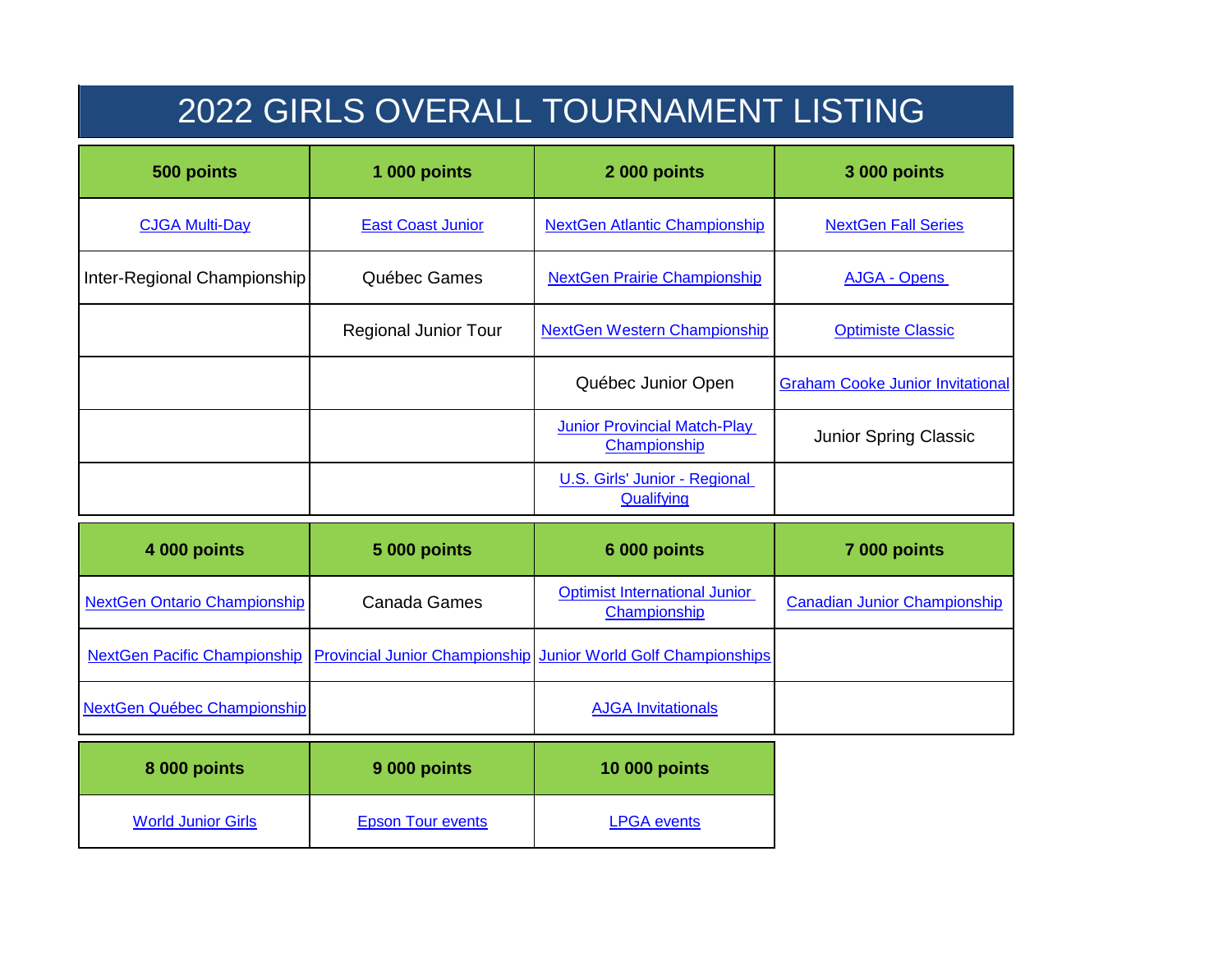| <b>Canadian Women's Amateur</b> |  |
|---------------------------------|--|
| U.S. Girls' Junior              |  |

## **NOTES**

For all tournaments, the same points will be allocated to all golfers tied for a specific rank.

In general, the committee may add / delete events throughout the 2022 golf season.

A maximum of ten (10) tournaments from April 1, 2022, to October 15, 2022, will count for points on the OOM. A player may play in more than ten (10) events on the tournament listing but only the best ten (10) events will count for points.

Please note that the OOM ranking will be considered final as of October 20, 2022. Any corrections (regardless of fault) will not be made after that date.

**For any tournament (stroke play only)**: if there is a cut in the event, all players missing that cut will get 5 % of the winner's share. All players making the cut will be guaranteed a minimum of the last place of the cut points in the Points Distribution Chart.

**CJGA Multi-Day**: except for the Québec Junior Open, the remaining events on the Québec/Ottawa schedule can count

**Inter-Regional Championship**: the 10 player or less Points Distribution Chart will be used to give points for this tournament. If all 9 regions are present at the event, the teams finishing in 8 and 9 place will be awarded the same number of points.

**Québec Games**: only the individual round will count.

**Regional Junior Tour** (RJT): A differentiel of the 3 best RJT results will give points. This means that a player must play at least 3 RJT rounds to qualify for points. All of the RJT rounds played will only count for one event.

**U.S. Girls' Junior**: only the match play chart for 64 players will be used to award points to players for that tournament.